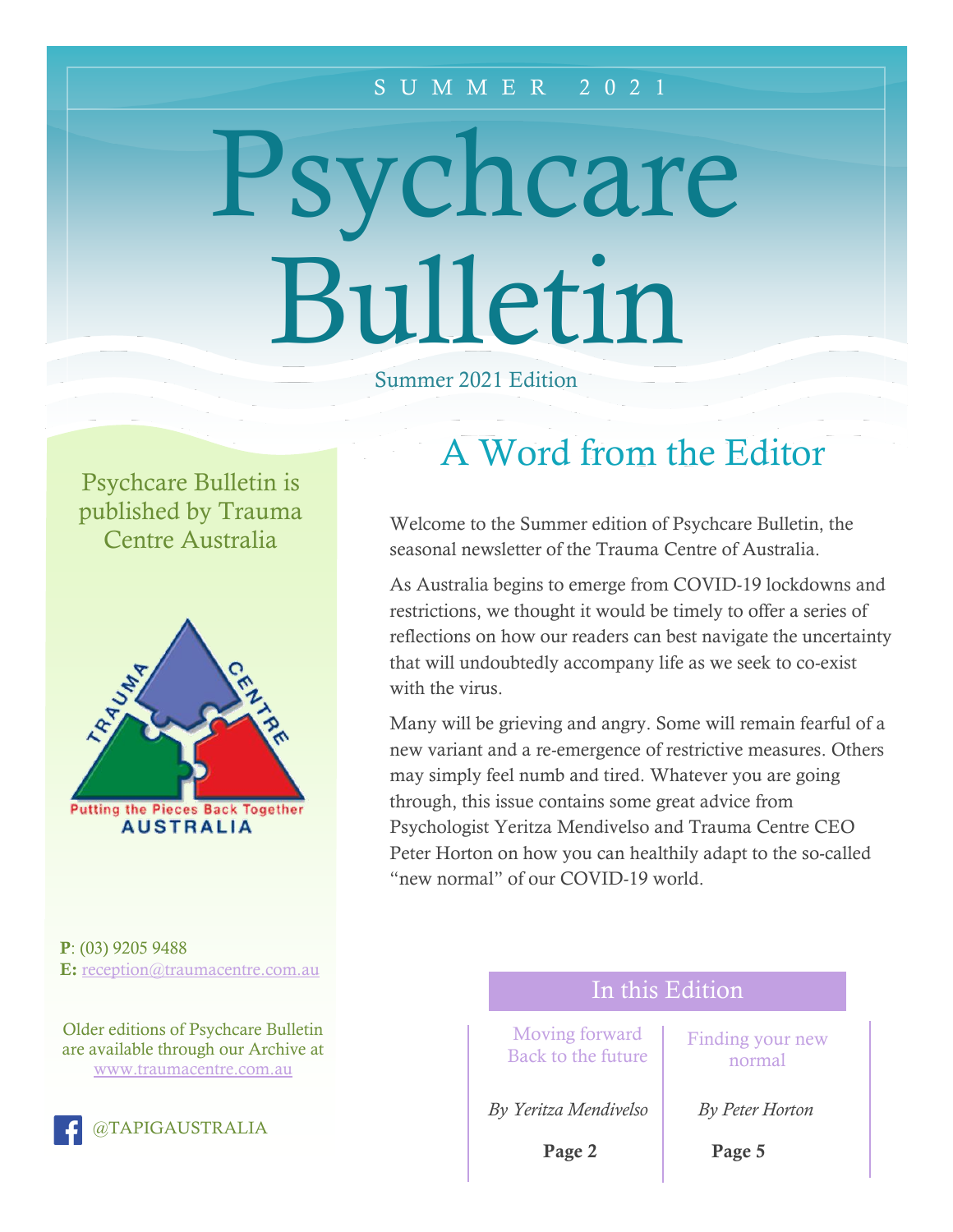

During the adaptive process our thought and emotions will be different than during our normal mental state. These altered thoughts and emotional reactions guide us to use the correct coping skills in order to deal with various stressors. Successful adaptation will cause the adaptive mode to fade away since it is no longer necessary. This process will lead to a raised state of well-being. (Lehti, 2016)

#### Moving forward BACK TO THE FUTURE

Humans, as any other organism in the world, are capable of permanently adjusting their behavior as the natural environment requires us to evolve. These changes are responsible for providing the skills and resources needed to successfully adjust to this changing world.

Adaptation includes behavioral and emotional adjustment, and the entire brain is involved in this process. Adaptive functions include integration of sensory information, learning, planning of behavior, motor responses, and neuroendocrine adjustment, (P. Smelik, 2008).

# **AddEducation** AAA Access Awareness

Drink Driver License Restoration To help with you and your license restoration needs, please contact us today:

> (03) 9841 9393 or (03) 9205 9490

We are available in many locations Melbourne and Regional Victoria

[www.AddEducation.com.au](http://www.addeducation.com.au/) [www.AAAAwareness.com.au](http://www.aaaawareness.com.au/)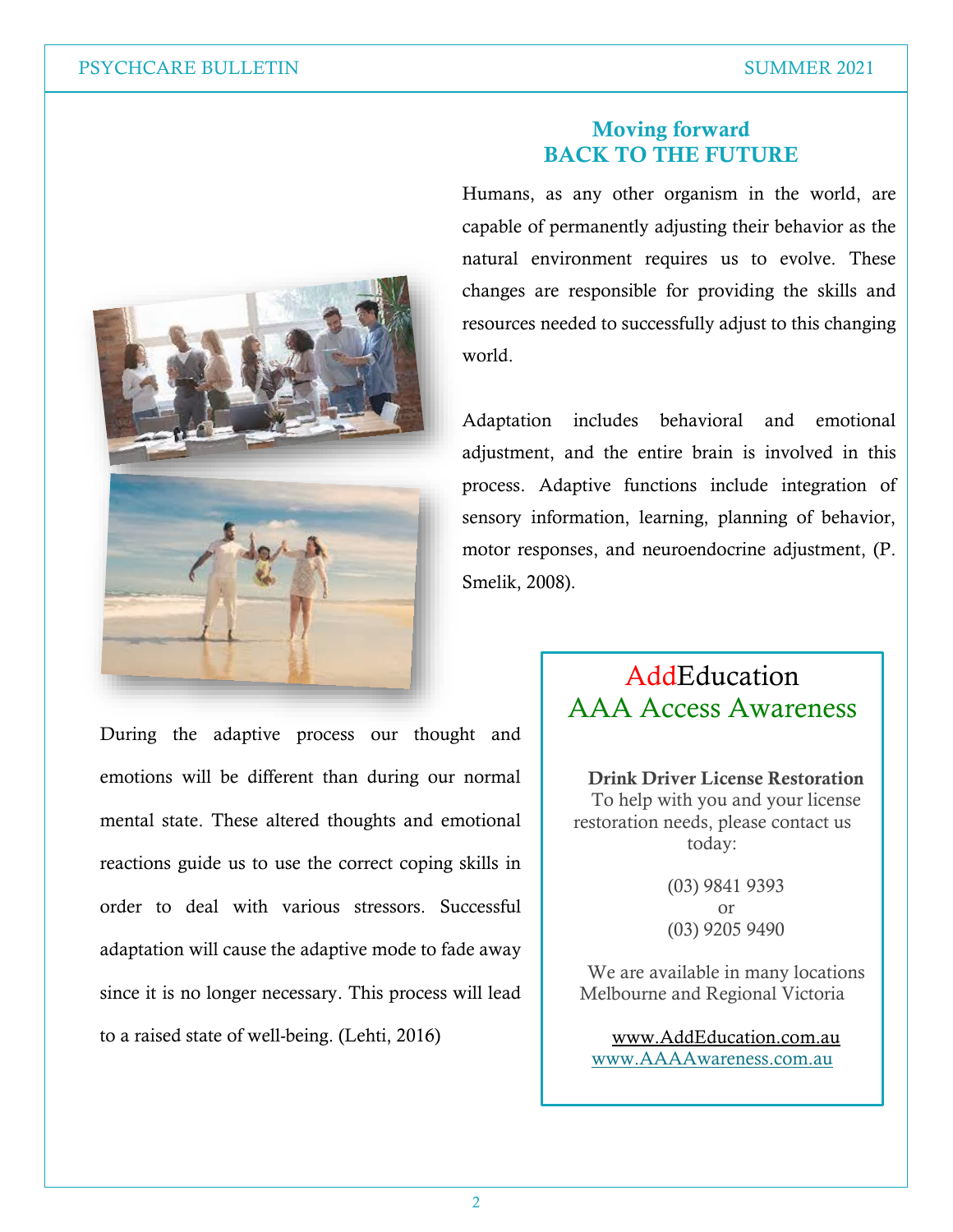Now that we are slowly moving back to the new "normality", our post-COVID world can be viewed as another situation we must adapt to. Some questions we may now need to ask ourselves are: Do we feel ready to accept that the world is different? Do we feel mentally and emotionally stable? Do we have the resources and tools to face these changes? Did we acquire enough skills to prepare for this? How we feel about this?

These questions, and our answers to them, help highlight the stage we are at in the adaptation process. For that reason, we want to guide you and help you to move smoothly but surely back to your routine, thinking always about your wellbeing and what is healthiest for you.

*Yeritza Mendivelso*





# Looking for Training in Trauma Counselling?

We have developed the Advanced Certificate of Trauma Counselling. If you would like more information please visit our website [www.traumainstitute.com.au](http://www.traumainstitute.com.au/) Or contact our office of (03) 9852 7797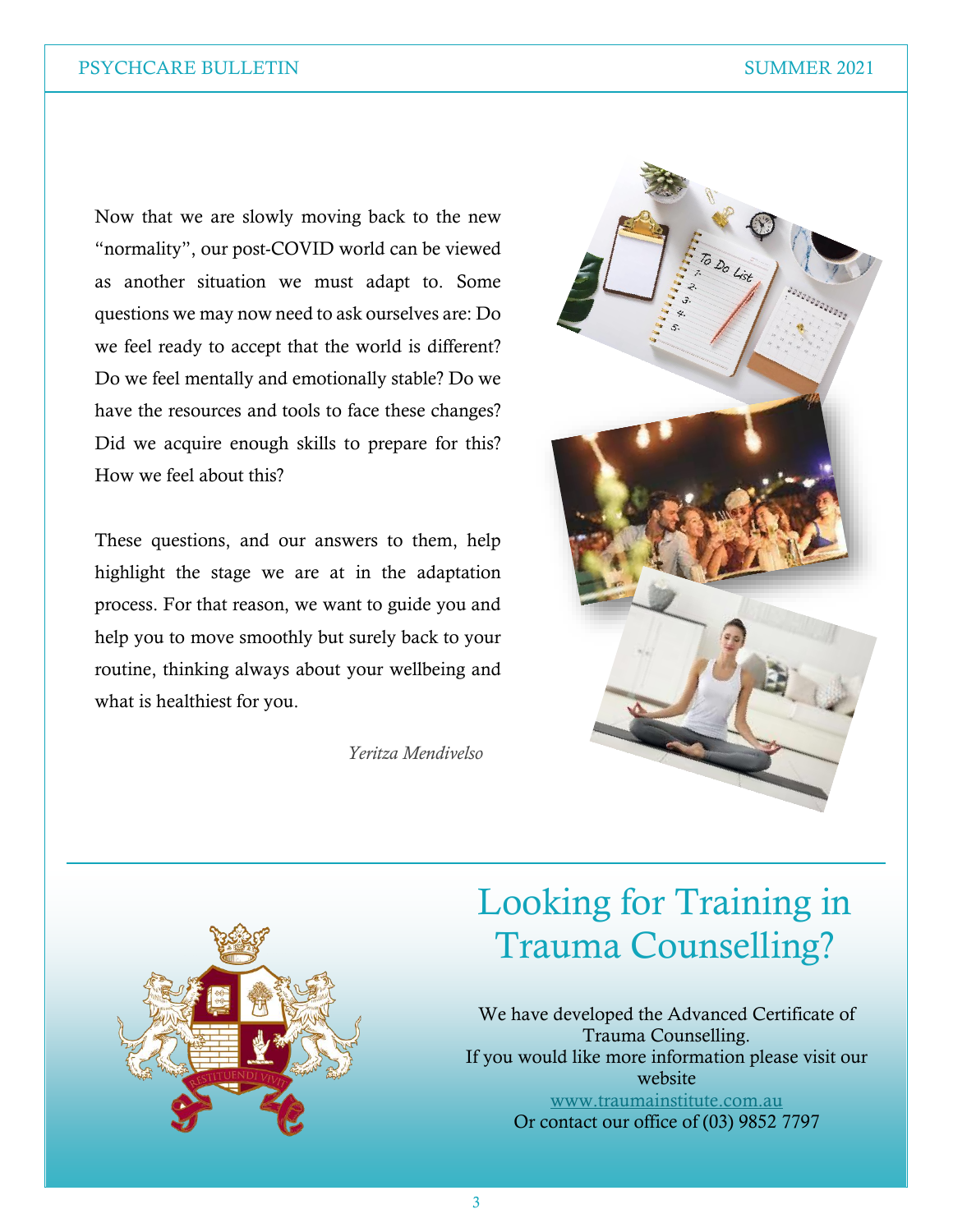#### PSYCHCARE BULLETIN SUMMER 2021

#### BE WISE…

1. Take your time.

You will need some time to adapt and adjust your routine to feel well again.

Go by your own rhythm until you feel comfortable, safe, and ready to move forward.

- 2. During lockdown you will have experienced changes and acquired new routines. This means that you must have applied some strategies to cope. Keep the positive ones, especially those that helped you feel good, healthier, and more stress-free. You might need them now!
- 3. Keep an open mind. See this as an opportunity for a fresh start; you are a new person who now understands their priorities better. You now know more about yourself than before! This includes knowing what is better for your mental and physical health.
- 4. Be organized and patient with the process of adaptation. This will give you a sense of control and will help you to not get overwhelmed with plans, tasks, chores, etc.

Start with small plans, even just a few tasks on your list. Distribute your time wisely and leave some time for yourself.

- 5. Social interaction is important. We are social beings, and for that reason we need to keep in contact with friends and family as they are a protective factor in your life. Recognize the value of their company as one of the greatest support systems you can rely on.
- *6.* If you require extra help in this process do not feel ashamed. It is important to recognize that sometimes we do not have the tools or strategies to go through hardships by ourselves. It is important to ask for help, especially if you are feeling overwhelmed by stress, conflict, or returning to your routine. Be sure to reach out and ask for help from those around you and contact mental health services to help support your wellbeing.



*"It's not the strongest of the species that survives, nor the most intelligent. It's the one that is the most adaptable to change."*

-Charles Darwin

*"Intelligence is the ability to adapt to change."*

-Stephen Hawking

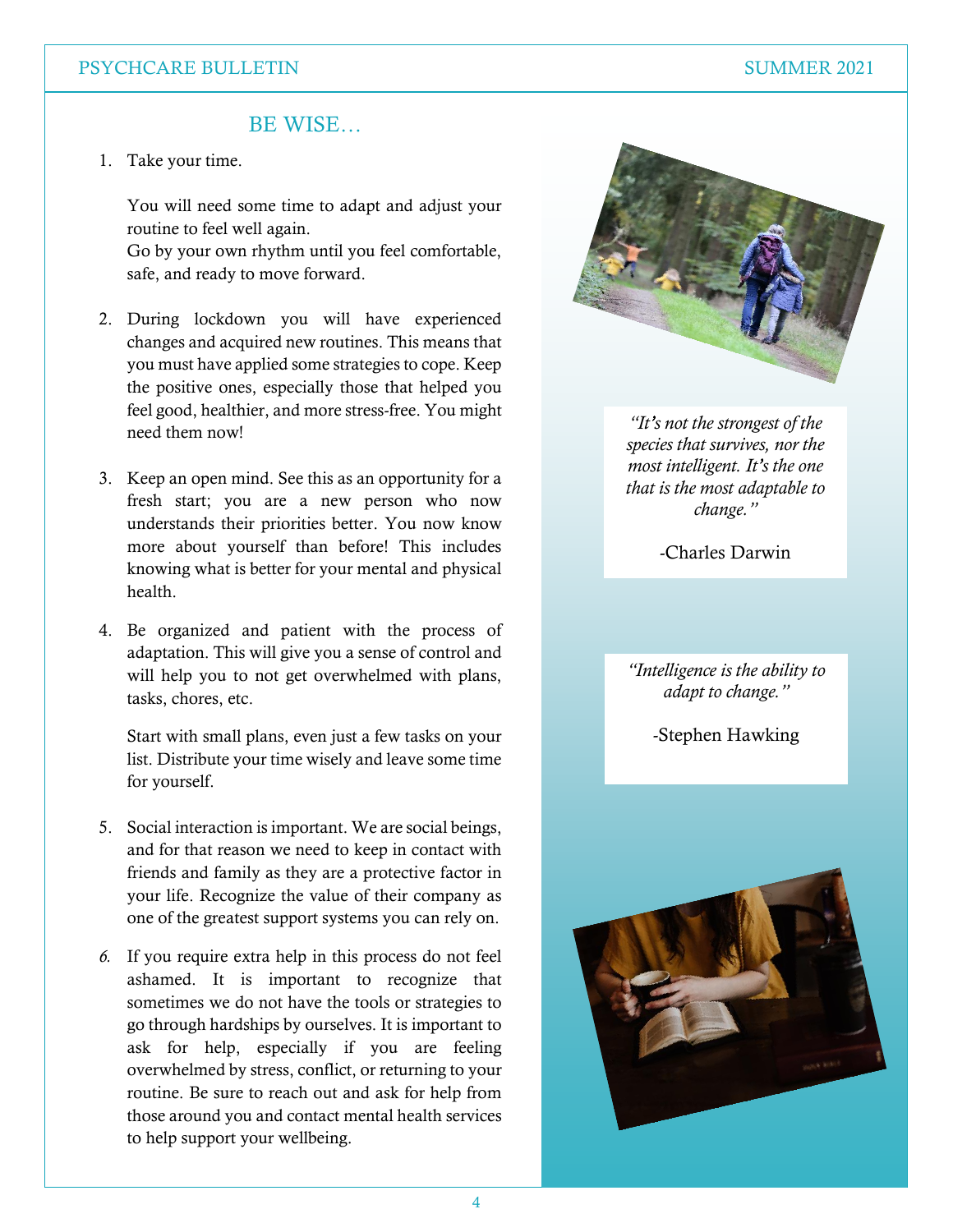# FINDING YOUR NEW NORMAL

I am often reminded of my teachers instilling in me the concept of "*the only thing in life that is constant is change"*. By you transposing this truth in your life it will help you adjust toward a new normal.

As we re-emerge from COVID-19 lock-down there is a re-imagining of what it means to live a "normal" life. The way we live and work is different. Masks are now commonplace, as is social distancing.

Work has been re-defined; people have shifted to working at home, and with restrictions easing both working from an office and home may become the new norm into the future.

Education, schools, and Universities have moved online. The way a class is made-up has been deeply affected, with Universities forced to consider their future without international students.

How we socialize and connect is also different, with large social gatherings remaining an uncertainty. Not seeing loved ones, the closure of borders and travel, even the way we shake hands and embrace each other has drastically changed. Our ability to cope with these changes in a healthy way has been severely challenged.



*"Things change. And friends leave. Life doesn't stop for anybody."* 

– Stephen Chbosky



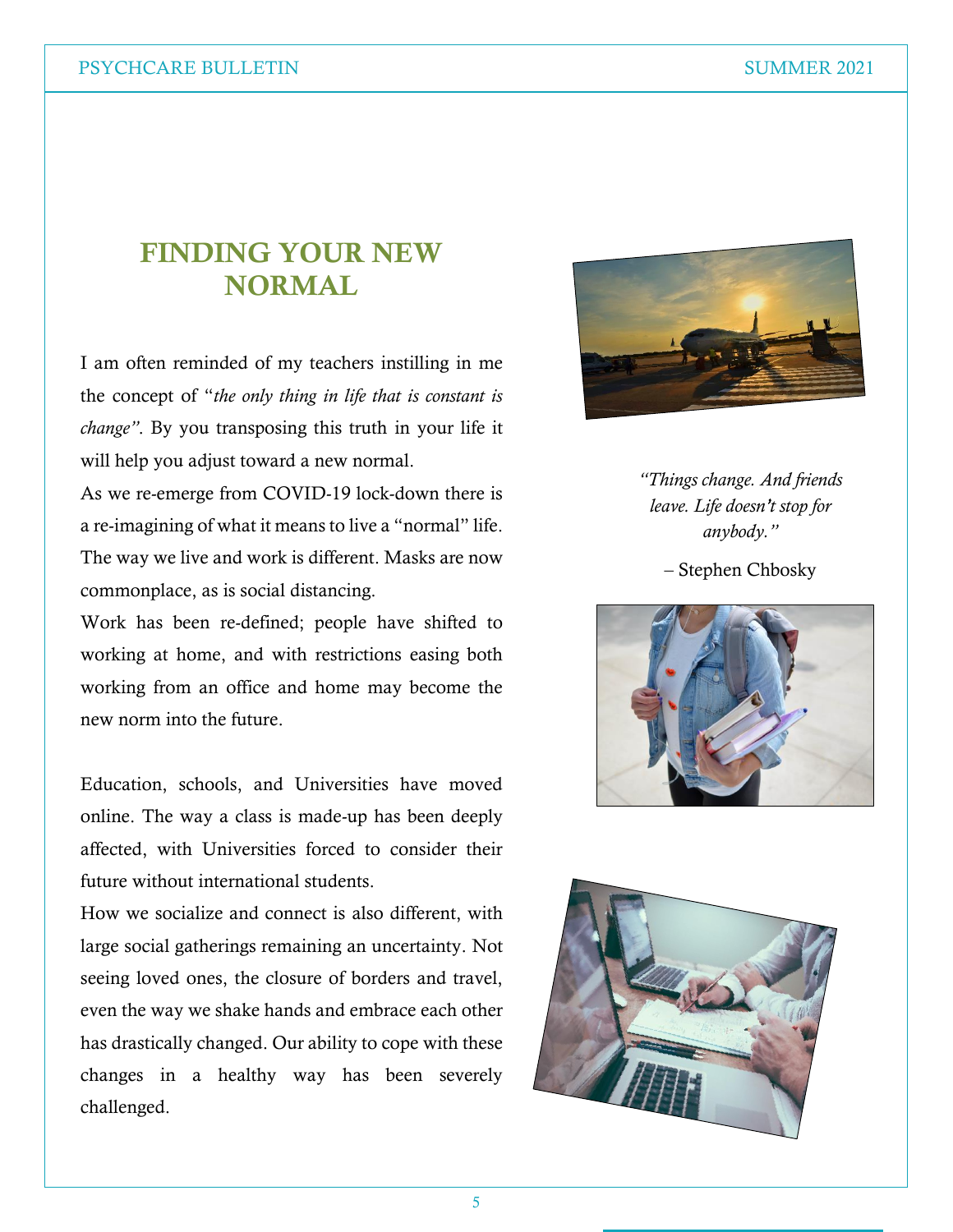#### PSYCHCARE BULLETIN SUMMER 2021

## TIPS TO HELP YOU ADJUST

1. Saying goodbye to the old normal. This may bring about anger, denial, anxiety, and depression.

Allow yourself time to grieve what you have lost.

- 2. Develop a new routine. It will help with establish a sense of normality.
- 3. Keep a diary. Writing about your experience, thoughts and feelings is always a good therapy
- 4. Create your space. Creating and defined area will help with boundaries between work and play.
- 5. Being connected to loved ones and friends is a must. Loneliness is harmful for your mental health.
- 6. Create fun and smile. Walk a dog, have a coffee, eat in your favourite place.
- 7. Care for yourself. Time constraints can be managed adjust your expectations. Set realistic goals, give yourself permission to take time out.
- 8. Be informed about what is happening with the changing landscape.

*Peter Horton*



# Looking for Training in Trauma Counselling?

We have developed the Advanced Certificate of Trauma Counselling

.

If you would like more information please visit our website [www.traumainstitute.com.au](http://www.traumainstitute.com.au/) Or contact our office of (03) 9852 7797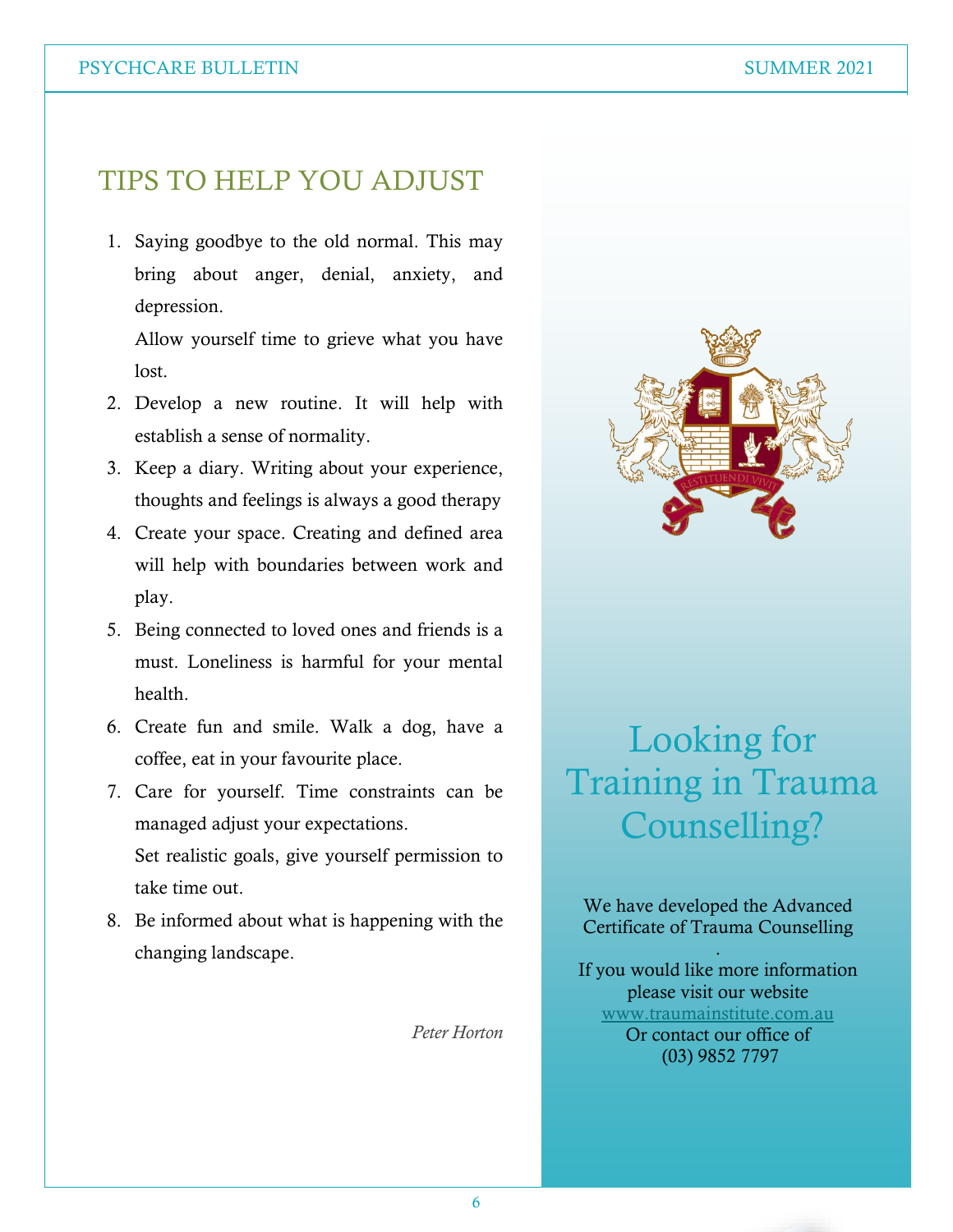#### **STAYING WELL AFTER LOCKDOWN**

Always get information from reliable sources. Try to manage your visits to COVID-19 exposure sites.

As you come to terms with your newnormal, be gentle on yourself. Allow time and space to grieve what was and to celebrate what can be.

For some the journey is difficult. Remember that qualified counsellors and psychologists are always available to help.

- $\checkmark$  Wake up early
- $\checkmark$  Try to stick to a routine
- $\checkmark$  Control the controllable
- $\checkmark$  Ignore the BS
- $\checkmark$  Walk daily
- ✓ Stayed Hydrated
- ✓ Journal Often
- ✓ Limit your drinking
- $\checkmark$  Stay connected
- ✓ Call your friends
- $\checkmark$  Read more than you watch
- $\checkmark$  Be grateful for what you already have
- $\checkmark$  Connect with people you love
- ✓ Meditate
- ✓ Don't quit
- ✓ If YOU NEED HELP-ASK FOR **HELP**



Need Alcohol Counselling? Call AAA Awareness or Add Education on 92059490 or email [reception@traumacentre.com.au](mailto:reception@traumacentre.com.au)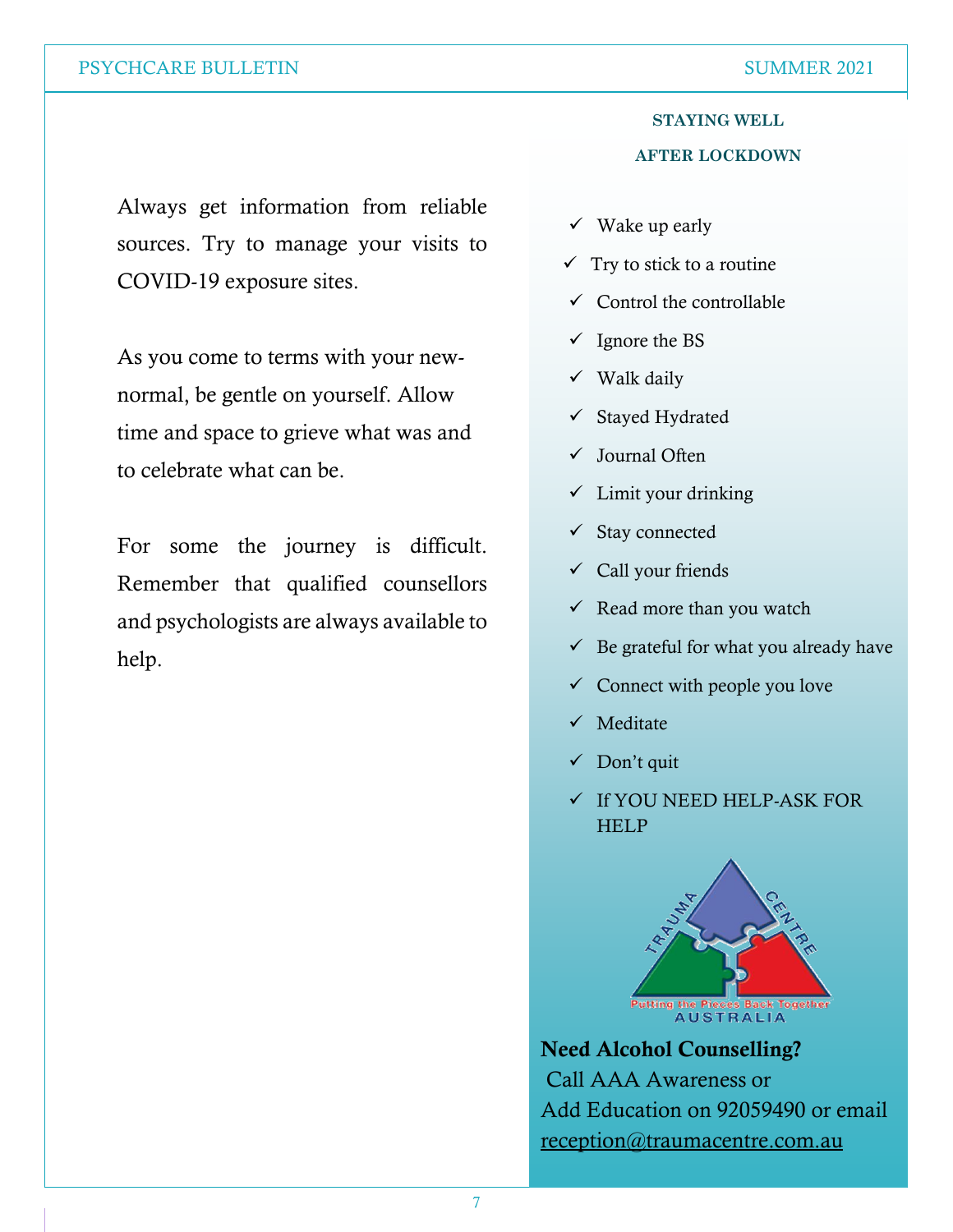

## **Trauma Centre of Australia Pty Ltd**

#### WHO WE ARE:

Trauma Centre Australia are one of Australia's most qualified and experienced providers of psychological support and assistance. We specialise in immediate, on-site response for Critical Incident and Trauma Management services, and 24/7 Employee Assistance and Support.

#### **WHO WE SERVICE:**

We provide psychological support services to personnel, and strategic advice to organisations in a broad range of settings including Commonwealth, State, and Local government, large and small businesses including, the aviation industry, multi-national corporations, law enforcement, health care workers, hotels, banks, community clubs and emergency first responders.

#### **CONFIDENTIALITY**

Our psychological support team make your confidentiality a priority. Our systems, records and data are kept secure. Our conferencing systems are purpose built and ensure the highest degree of security we could find and are purpose built and owned by us. We do not use mainstream video services that can be easily hacked.

#### **SERVICE AGREEMENT BENEFITS**

As part of your psychological support plan, we can work with you to tailor a Service Agreement that provides you with the security and confidence of priority, psychological care response whenever and wherever required 24 hours a day, 7 days a week.

A Service Agreement offers:

- A significantly reduced rate of 20-30% on ALL our support services
- To provide you with the confidence of knowing your organisation is cared for by professionals 24 hours a day 7 days a week, onsite or in-person as required.
- Allows your management team to focus on your core business and direct mental health and psychological support issues to caring and qualified professionals
- A typical Service Agreement with us may cost less than \$1 per day

To enquire about a Service Agreement for the mental health needs of your people, please write to me at peter.marshall@traumacentre.com.au